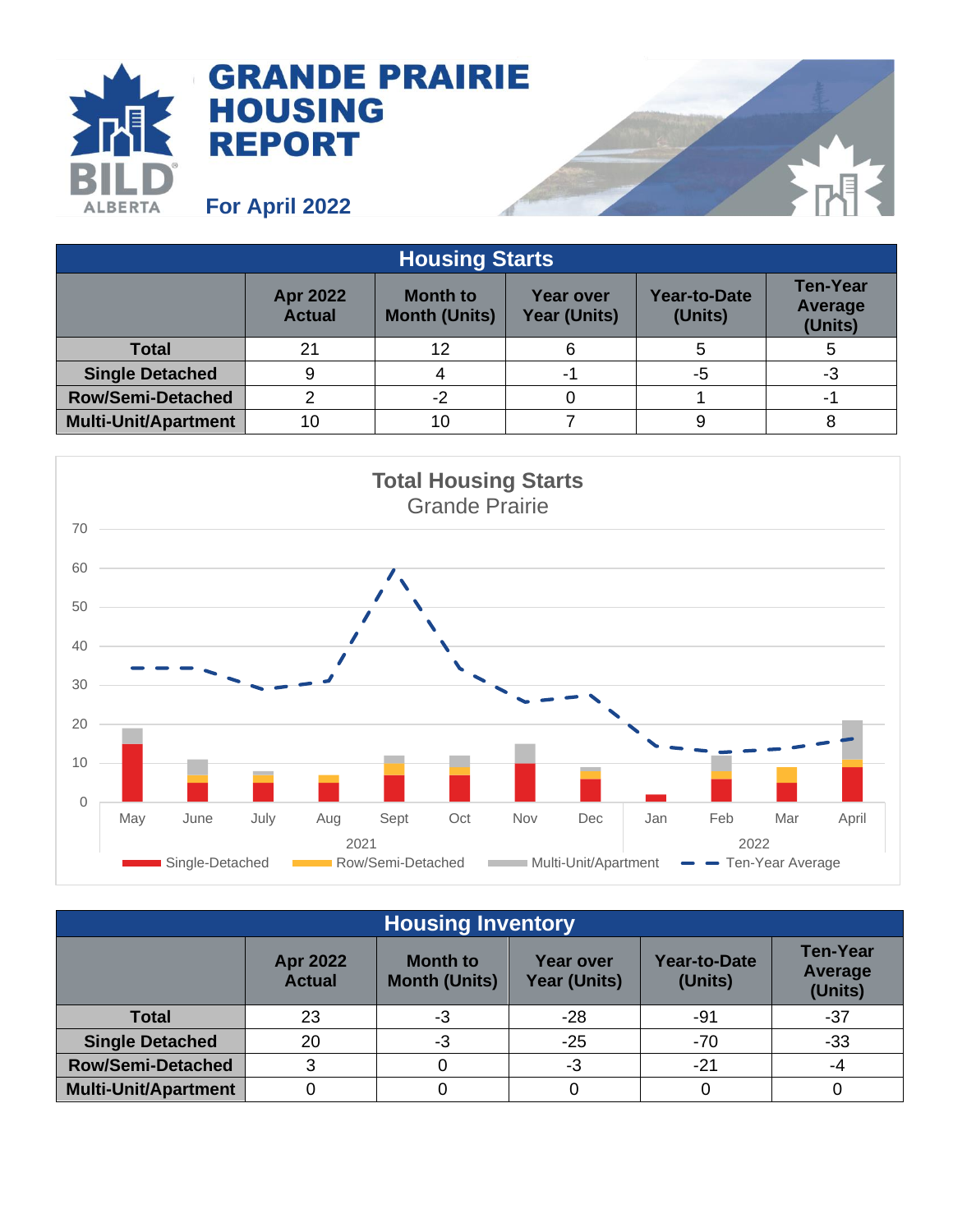

| <b>Home Sales</b>           |                                  |                                         |                                         |                                |                                       |  |
|-----------------------------|----------------------------------|-----------------------------------------|-----------------------------------------|--------------------------------|---------------------------------------|--|
|                             | <b>Apr 2022</b><br><b>Actual</b> | <b>Month to</b><br><b>Month (Units)</b> | <b>Year over</b><br><b>Year (Units)</b> | <b>Year-to-Date</b><br>(Units) | <b>Ten-Year</b><br>Average<br>(Units) |  |
| <b>Total New Homes</b>      |                                  | -8                                      | -4                                      |                                | -11                                   |  |
| <b>Single Detached</b>      |                                  | -8                                      | $-2$                                    |                                | -9                                    |  |
| <b>Row/Semi-Detached</b>    |                                  |                                         | -2                                      | -4                             | -2                                    |  |
| <b>Multi-Unit/Apartment</b> |                                  |                                         |                                         |                                |                                       |  |
| <b>MLS System</b>           | 180                              | 24                                      | 44                                      | 85                             | -30                                   |  |